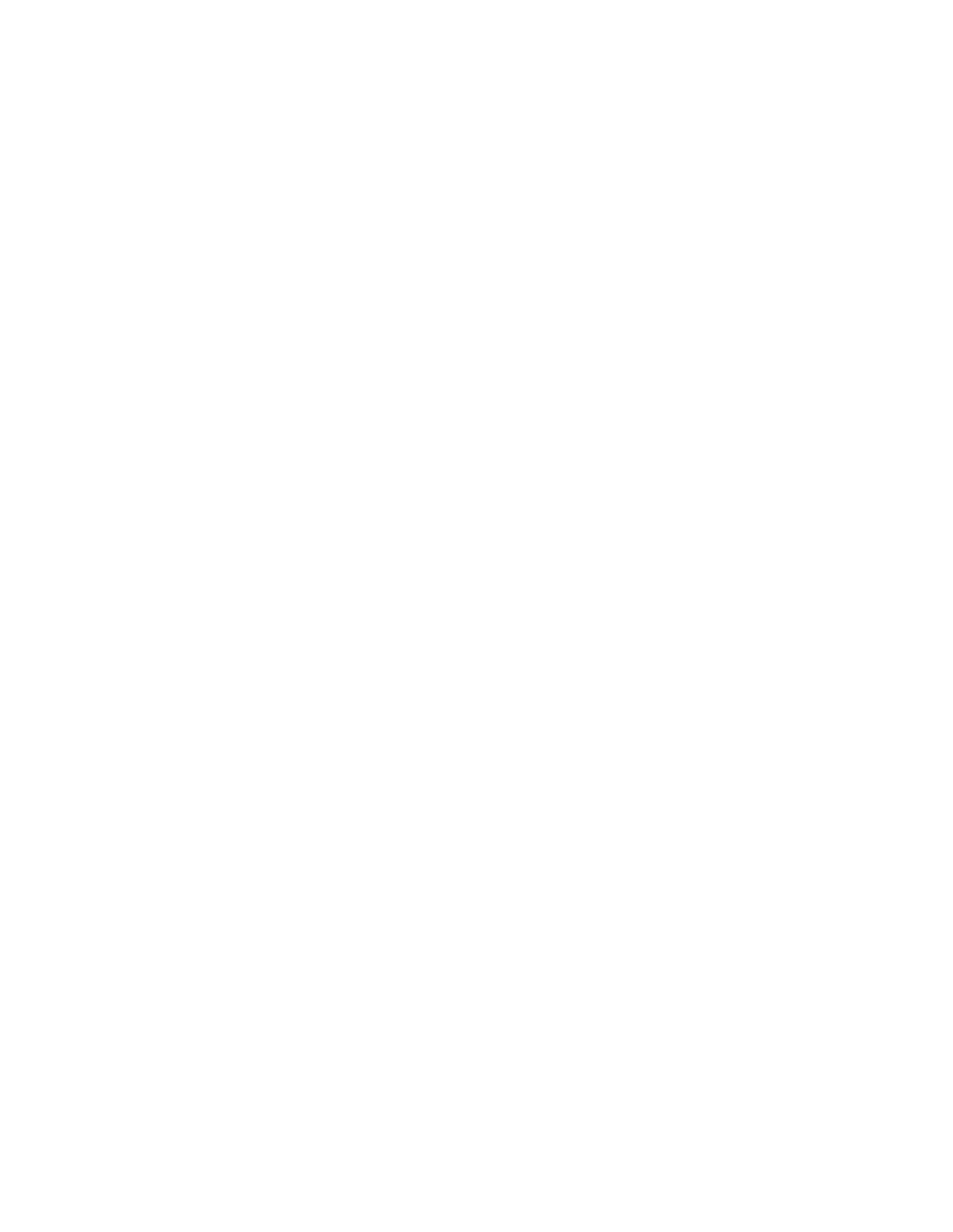

**Ararat Rural City** 

2 June 2016

Dear Councillors,

You are cordially advised and invited to attend a Special Council Meeting, which will be held in the Council Chamber, Shire Hall, 233-239 Barkly Street, Ararat on **Tuesday 7 June 2016** commencing at **6.00pm.**

# **BUSINESS:**

- **1 Traditional Acknowledgement/Prayer**
- **2 Apologies**
- 3 **Disclosure of Interests**
- **4 Officer's Reports**

Your attendance is respectfully requested.

Yours sincerely,

## **ANDREW EVANS CHIEF EXECUTIVE OFFICER**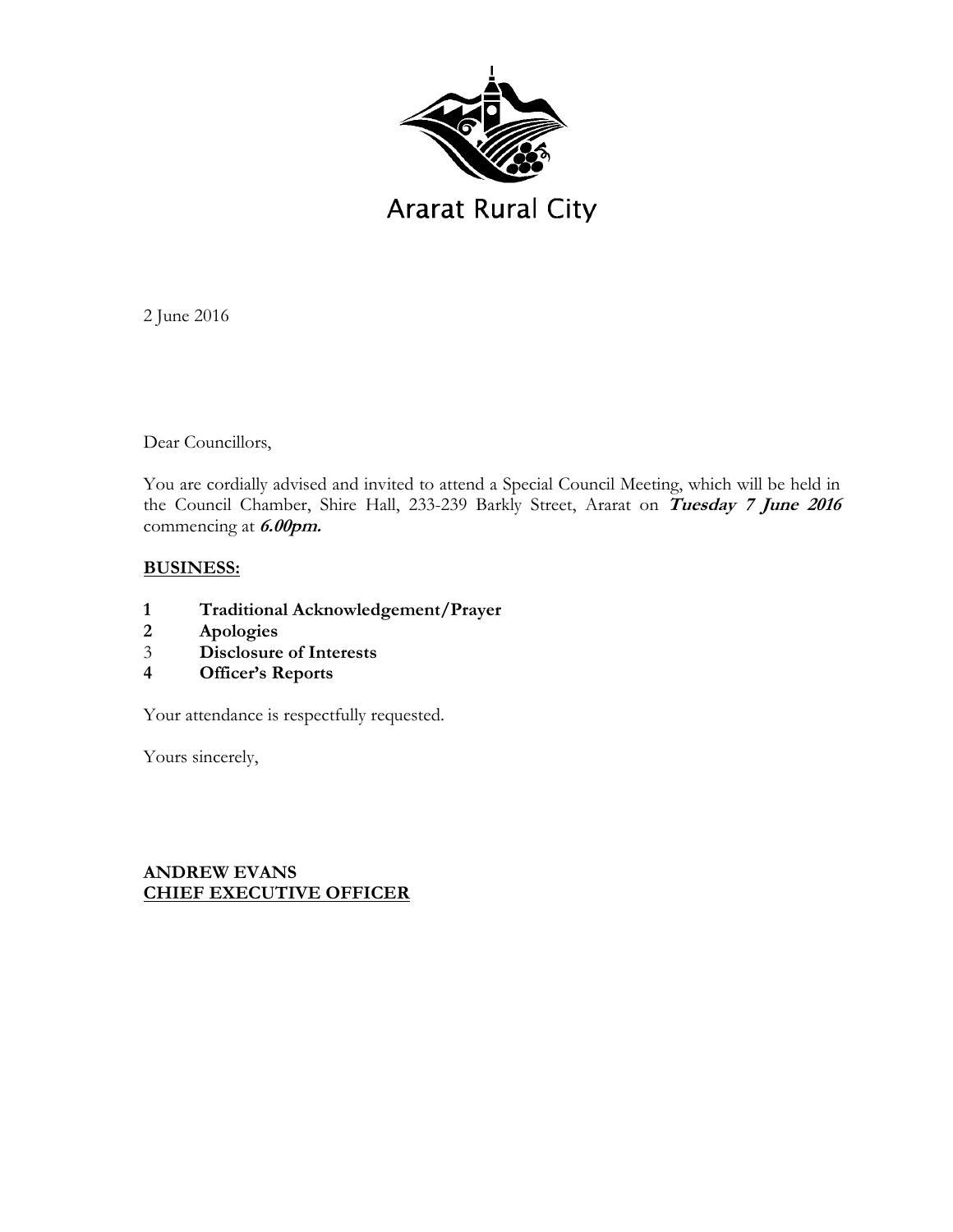# **INDEX**

| ITEM 4.1 REVISED COUNCIL PLAN INCORPORATING THE STRATEGIC |  |
|-----------------------------------------------------------|--|
|                                                           |  |
|                                                           |  |
|                                                           |  |
| ITEM 4.4 ARARAT OUTDOOR POOL FUNDING APPLICATION          |  |
| ITEM 4.5 SECTION 86 CTEES OF MANAGEMENT BANK ACCOUNTS 13  |  |
|                                                           |  |
|                                                           |  |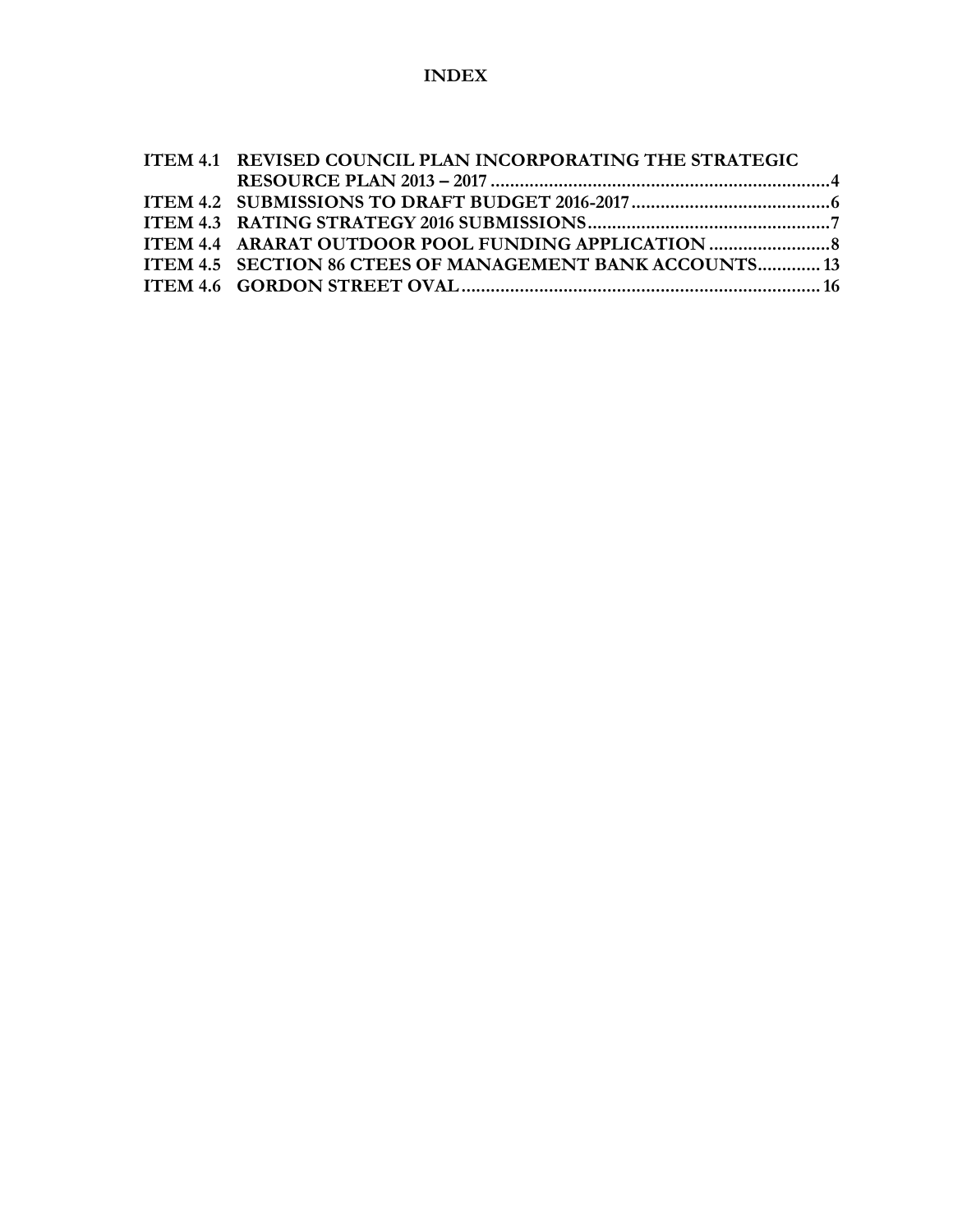# **1 – TRADITIONAL ACKNOWLEDGEMENT / PRAYERS**

# **TRADITIONAL ACKNOWLEDGEMENT**

WE ACKNOWLEDGE THE TRADITIONAL OWNERS OF THE LAND ON WHICH WE MEET TODAY, AND PAY OUR RESPECTS TO THEIR ELDERS, PAST AND PRESENT.

### **OPENING PRAYER**

ALMIGHTY GOD, WE HUMBLY ASK YOU TO HELP US, AS ELECTED COUNCILLORS OF THE ARARAT RURAL CITY COUNCIL. GUIDE OUR DELIBERATIONS. PROSPER WHAT IS YOUR WILL FOR US, TO YOUR HONOUR AND GLORY AND FOR THE WELFARE AND BENEFIT OF THE PEOPLE WHOM WE SERVE IN THE ARARAT RURAL CITY.

#### **THE LORD'S PRAYER**

OUR FATHER WHICH ART IN HEAVEN, HALLOWED BE THY NAME, THY KINGDOM COME, THY WILL BE DONE ON EARTH, AS IT IS IN HEAVEN. GIVE US THIS DAY OUR DAILY BREAD AND FORGIVE US OUR TRESPASSES AS WE FORGIVE THEM THAT TRESPASS AGAINST US, AND LEAD US NOT INTO TEMPTATION, BUT DELIVER US FROM EVIL, FOR THINE IS THE KINGDOM, THE POWER, AND THE GLORY, FOREVER AND EVER. AMEN.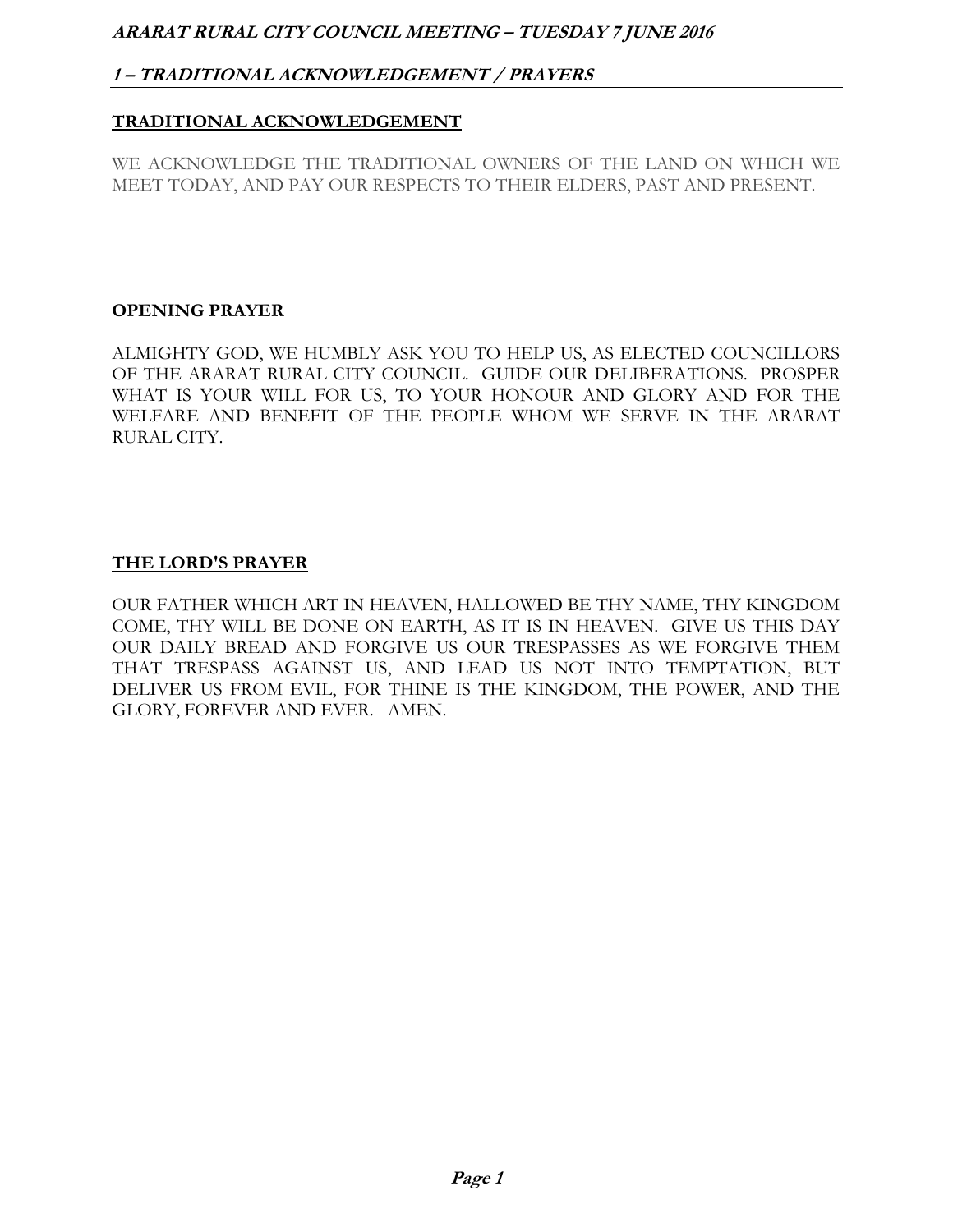# **2 – APOLOGIES**

# **MOTION (if required)**

**That the apology of (Name) be accepted.**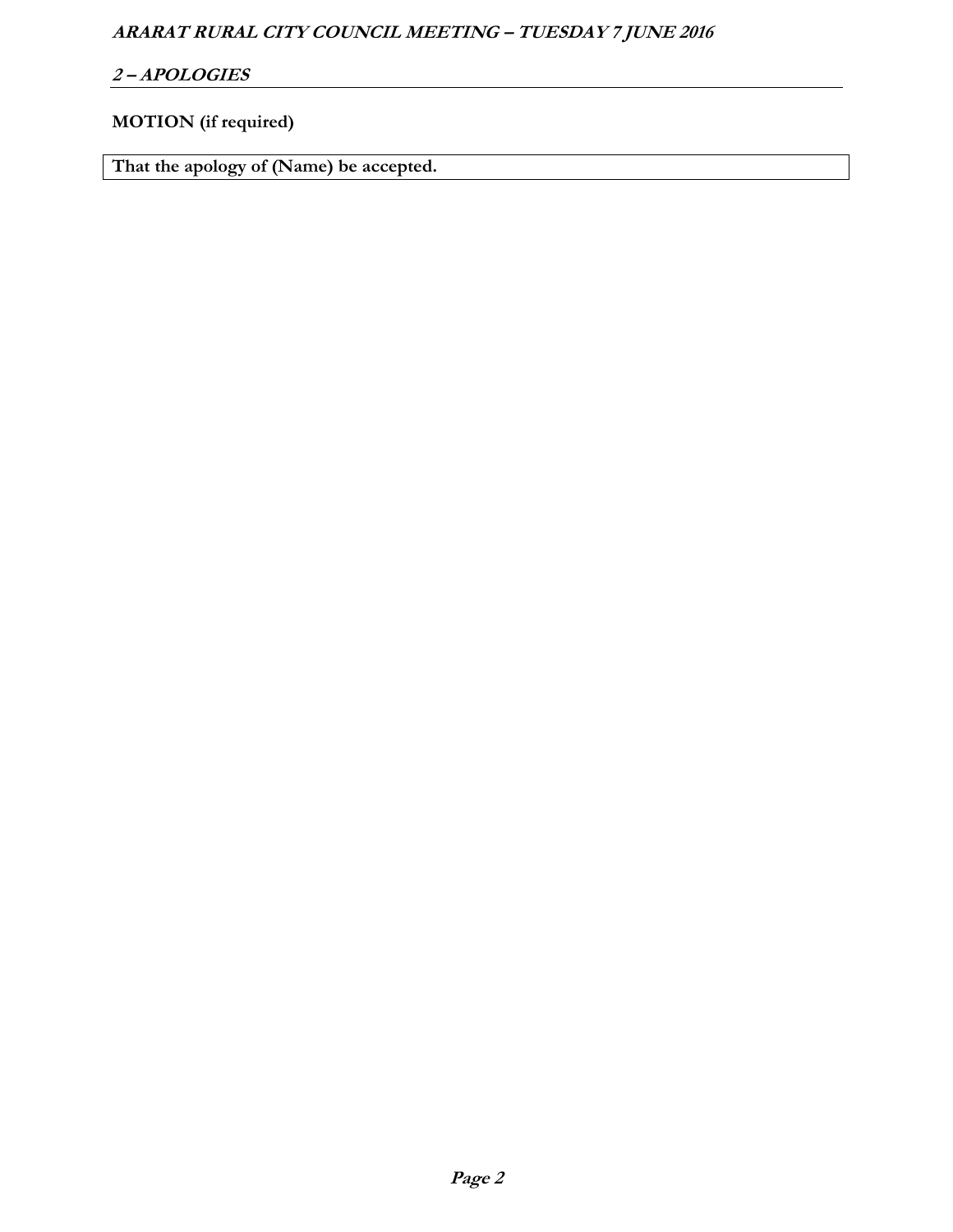# **3 – DISCLOSURE OF INTERESTS**

Disclosure of Interests are to be made immediately prior to any relevant item being discussed.

#### **Local Government Act 1989 Section 79 (2)**

A Councillor or member of a special committee who has a conflict of interest and is attending the meeting of the Council or special committee must make a full disclosure of that interest -

- (a) by either
	- (i) advising the Council or special committee at the meeting of the details required under paragraph (b) and (c) immediately before the matter is considered at the meeting; or
	- (ii) advising the Chief Executive Officer in writing of the details required under paragraphs (b) and (c) before the meeting; and
- (b) classifying the type of interest that has given rise to the conflict as either
	- (i) a direct interest: or
	- (ii) an indirect interest and specifying the particular kind of indirect interest under section 78, 78A, 78B, 78C, 78D or 78E; and
- (c) describing the nature of the interest; and
- (d) if the Councillor or member advised the Chief Executive Officer of the details under paragraph (a) (ii), the Councillor or member must make a disclosure of the class of interest only to the meeting immediately before the matter is considered at the meeting.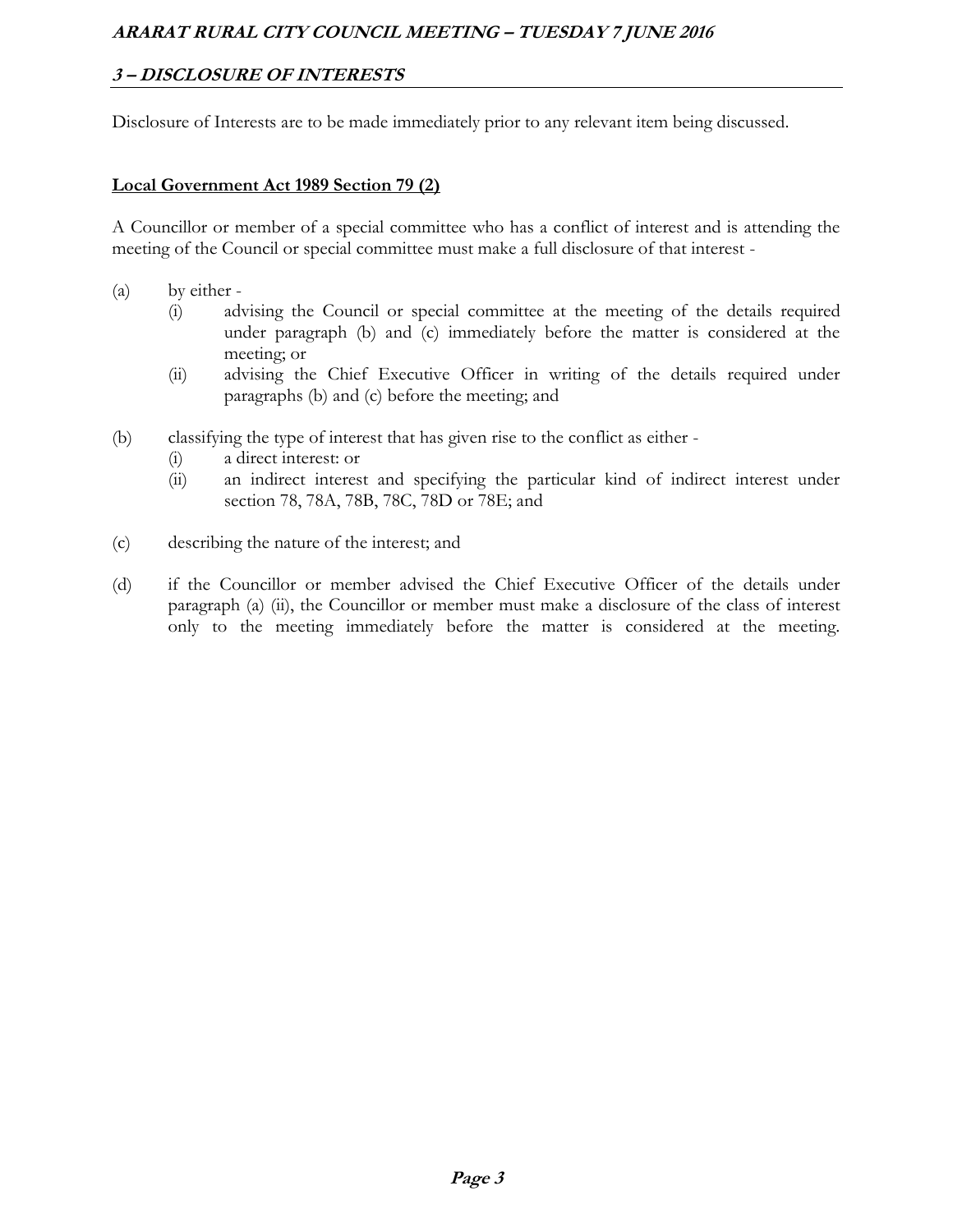# **ITEM 4.1 REVISED COUNCIL PLAN INCORPORATING THE STRATEGIC RESOURCE PLAN 2013 – 2017 13041955 CORPORATE STRATEGY, RISK AND GOVERNANCE**

#### **Introduction**

At its Ordinary meeting held on 3 May 2016, Council considered the revised Council Plan 2013- 2017 and resolved:

#### *That Council:*

- *1 Having revised the Council Plan 2013-2017, incorporating the Strategic Resource Plan, in accordance with Section 125 and 126 of the Local Government Act 1989(the Act) adopt the revised document;*
- *2 Under Section 223 of the Local Government Act 1989 make the revised Council Plan 2013-2017 incorporating the Strategic Resource Plan available for public exhibition;*
- *3 Invite interested persons to make a written submission relating to the revised Council Plan 2013-2017 with written submissions to be received at the Municipal Offices, Ararat Rural City Council, 59 Vincent Street Ararat not later than 5.15pm on Friday 3 June 2016;*
- *4 Authorise the Chief Executive Officer to administer the Section 223 process; and*
- *5 Should any person wish to be heard in support of their submission, that they be heard by Council at a Special Council Meeting to be held at 6.00pm on Tuesday 7 June 2016.*

#### **Discussion**

Advertising of the Draft Council Plan 2013-2017 was undertaken in the Ararat Advertiser on Friday 6 May 2016. The public notice invited submissions on the revised Council Plan 2013-2017.

There were no submissions received in relation to the revised Council Plan 2013-2017.

#### **POTENTIAL IMPLICATIONS ARISING FROM THIS ISSUE**

#### **Council plan reference**

5.1 Good governance through leadership

#### **Financial and resource implications**

The implications of the revised Council Plan 2013-2017 have been considered in the 2016-2017 Budget, and the Strategic Resource Plan 2013-2017.

#### **Risk implications**

The primary objective of Council is to endeavour to achieve the best outcomes for the local community having regard to the long term and cumulative effects of decisions. The proposed Council Plan and Strategic Resource Plan manages the financial risks faced by Council, ensuring that decisions are made and actions taken having regard to their financial effects on future generations.

#### **Statutory Implications**

Potential breach of Sections 125 and 126 of the Local Government Act 1989 if the revised Council Plan 2013-2017 and Strategic Resource Plan are not adopted by 30 June 2016.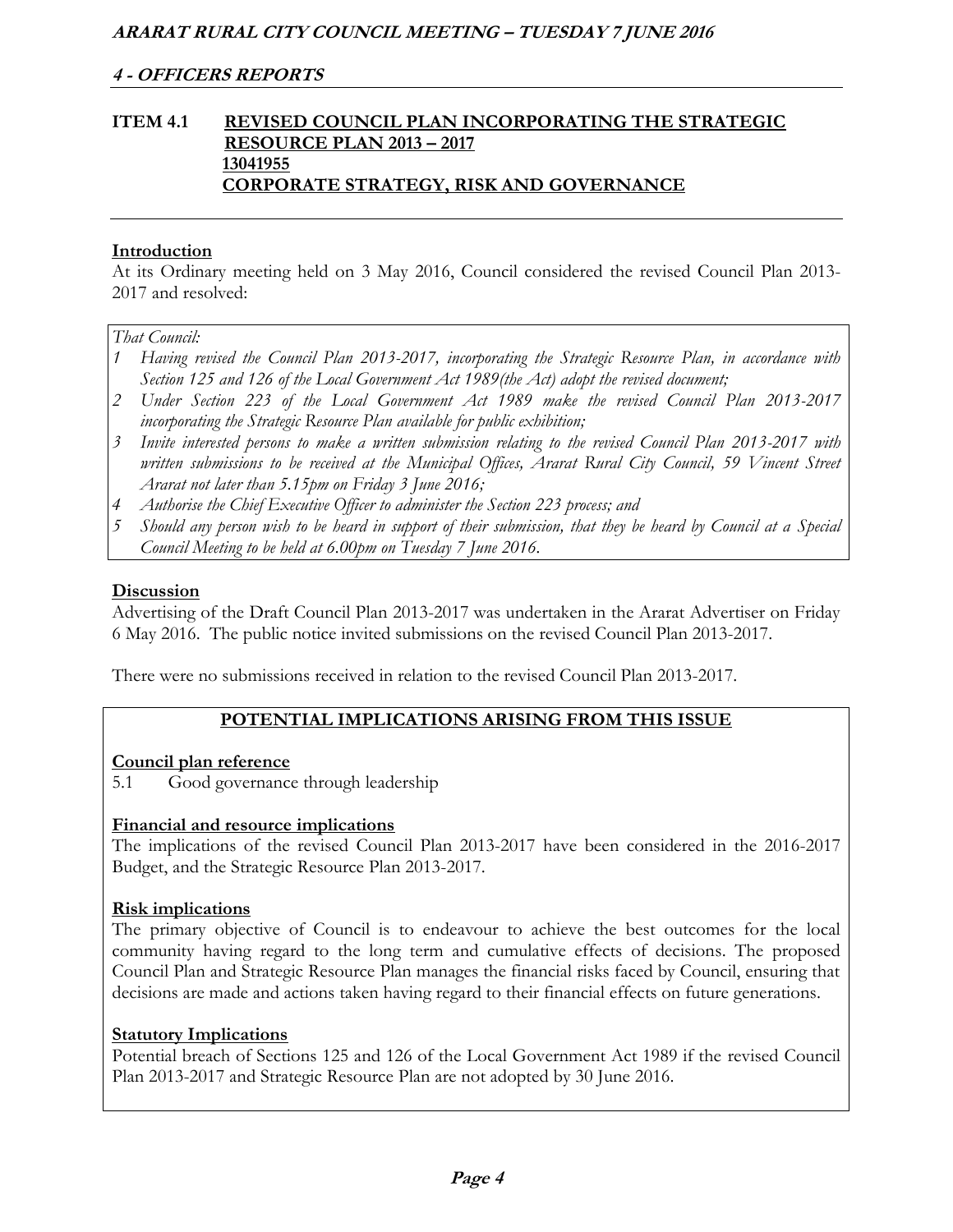# **4 - OFFICERS REPORTS**

#### **Community Implications**

The development and adoption of the Council Plan 2013-2017 and the Strategic Resource Plan provides clear strategic direction for Council and Community for the next twelve months.

#### **Environmental Implications**

Environmental, social and economic impacts of the Council Plan 2013-2017 have been considered in the development of this strategic document.

#### **Internal/external consultation**

External Consultation with residents and ratepayers through the community engagement process. Internal consultation with the Management and Executive group.

#### **Options**

Council can refer the revised Council Plan 2013-2017, incorporating the Strategic Resource Plan to the Ordinary Council Meeting to be held on Tuesday 28 June 2016 for adoption.

#### **Attachments**

There are no attachments relating to this item.

#### **Conclusion**

There remains a number of strategic challenges ahead, including the renewal of Council's asset base, the continuation of an appropriate range and level of Services, the maintenance of a sound financial position and the protection of our natural environment.

The pillars, key strategies, activities and initiatives in the Council Plan aim to meet these needs and continue to deliver on Council's vision, mission and values.

The Council Plan, incorporating the Strategic Resource Plan, was put on public display for a period of 28 days in accordance with section 223 of the Local Government Act 1989.

Written submissions closed at 5.15pm on Friday 3 June 2016 and no submissions have been received.

# **Recommendation**

**That Council:** 

- **1 Acknowledge that there were no submissions received in relation to the revised Council Plan 2013-2017; and**
- **2 Consider the revised Council Plan 2013-2017 at the Ordinary Council Meeting to be held on Tuesday 28 June 2016.**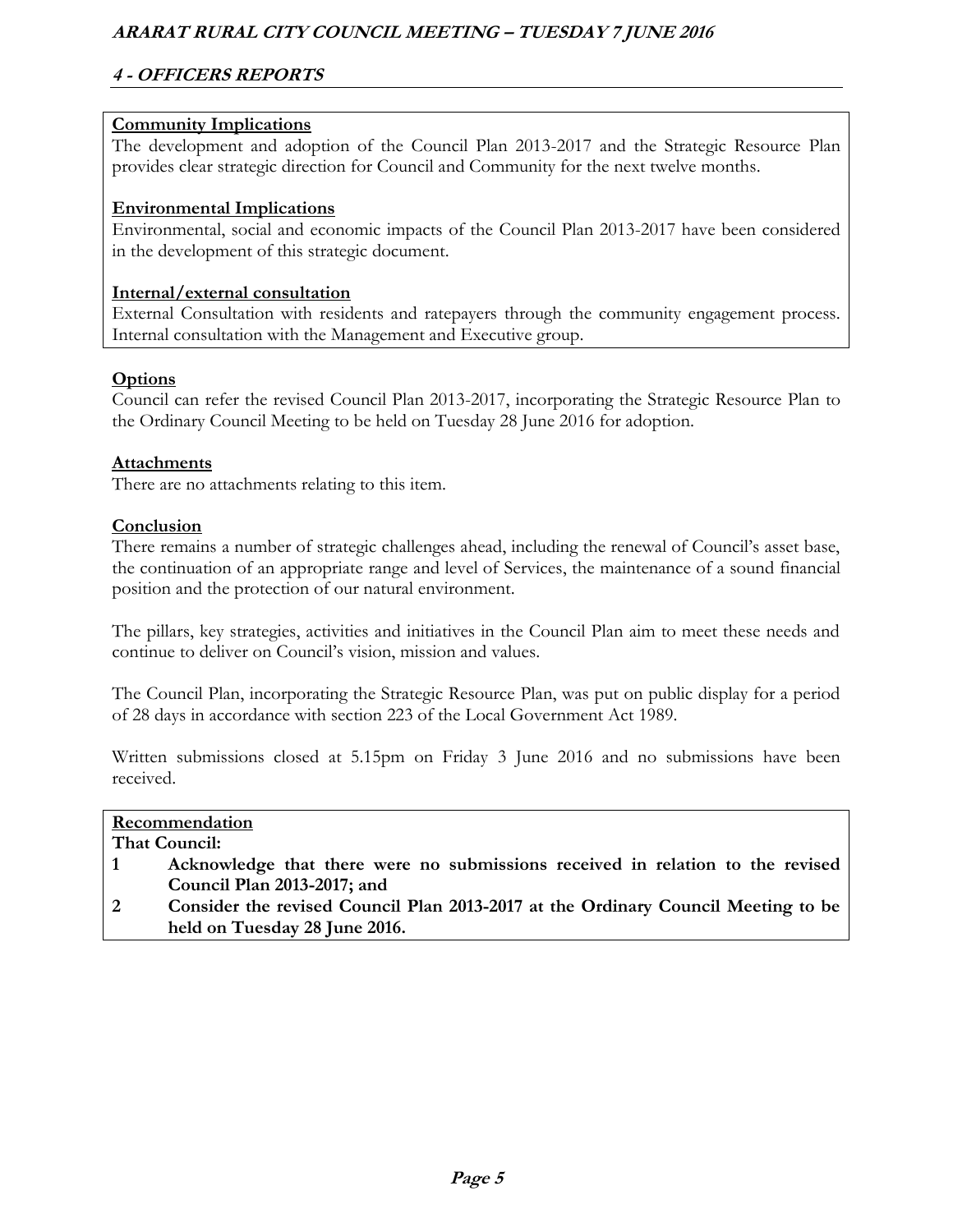#### **ITEM 4.2 SUBMISSIONS TO DRAFT BUDGET 2016-2017 16073040 ASSETS, FINANCE AND CORPORATE SERVICES**

#### **Introduction**

At its Special Council meeting held on 3 May 2016, Council considered the proposed budget and resolved to give notice of the Draft Budget 2016-2017 and call for submissions.

#### **Discussion**

The draft budget was advertised in the Ararat Advertiser on Friday 6 May 2016. The advertisement called for written submissions and set out how submissions are to be made. Submissions closed on 3 June 2016 at 5.15pm.

At the time of writing this report, Council had received one written submissions relating to the Draft Budget 2016-2017. The person making the submission has reserved his right to speak to his submission at the Special Council meeting.

If further written submissions are received before Friday 3 June 2016, they will be presented to Councillors at the Special Council meeting on 6 June 2016. Any ratepayers who wished to be heard in support of their submission on the Draft Budget 2016-2017 will be advised to attend the Special Council meeting.

Council will consider the proposed Budget and the submissions received during its Ordinary Council Meeting to be held Tuesday 28 June 2016.

#### **Options**

Receive submissions to the Draft Budget 2016-2017 and consider any submissions at the Ordinary Council Meeting to be held on Tuesday 28 June 2016.

#### **Attachments**

There is one attachment relating to this item.

#### **Conclusion**

The Draft Budget 2016-2017 has been prepared over a considerable period of time, with significant input from Councillors and Council officers. The draft budget has been placed on public display, calling for submissions on any issues raised in the draft budget.

An interactive community information session was held on 23 May 2016 to discuss the proposed Draft Budget and the Rating Strategy. Only a small number of ratepayers and residents attended this session. One submission has been received at the time of this report and the author has reserved the right to present to Council.

| Recommendation |                                                                                 |  |
|----------------|---------------------------------------------------------------------------------|--|
| That Council:  |                                                                                 |  |
|                | Receive all submissions in relation to the Draft Budget 2016-2017;              |  |
| 2              | Consider the Draft Budget 2016-2017 and all submissions at the Ordinary Council |  |
|                | Meeting to be held on Tuesday 28 June 2016.                                     |  |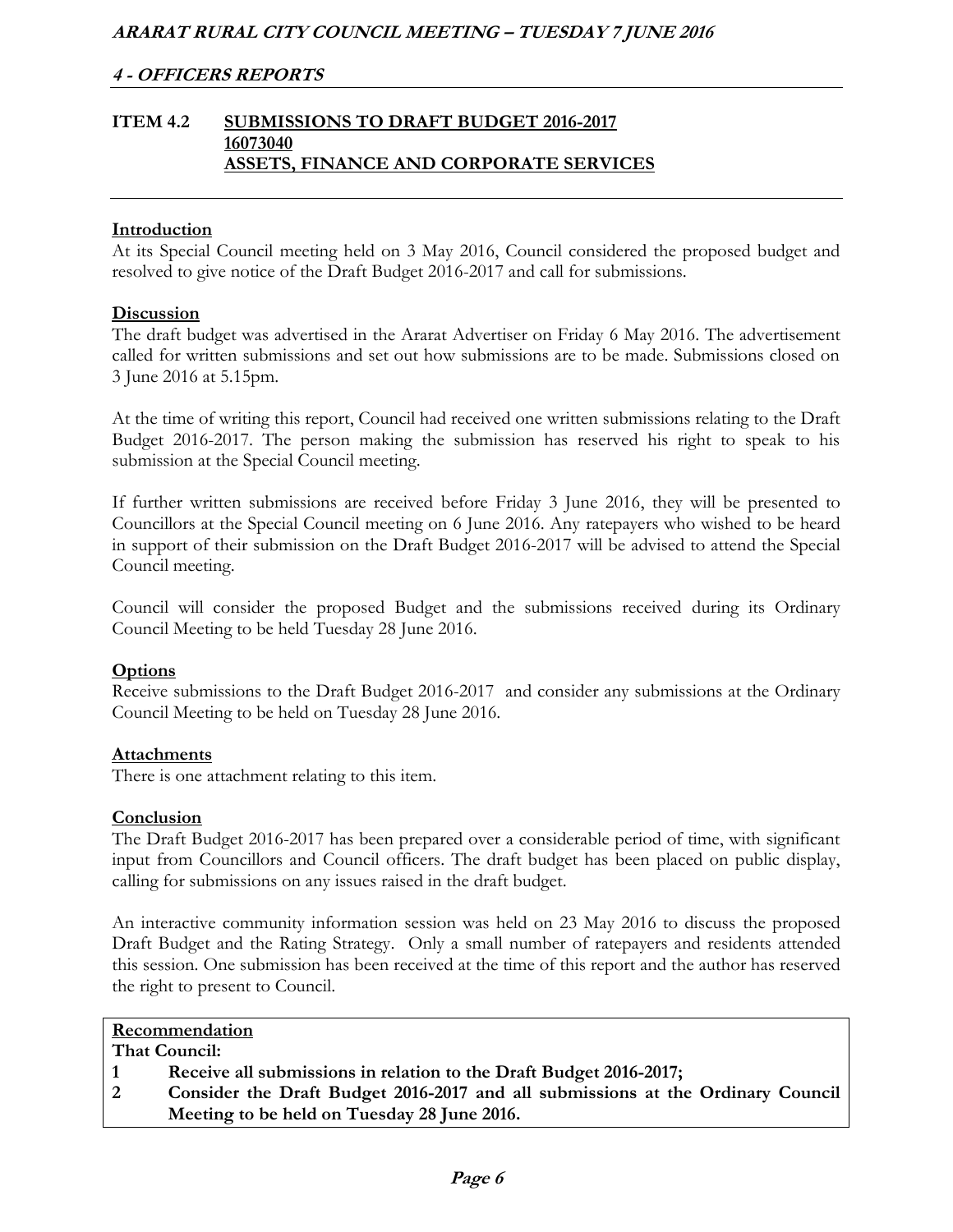#### **ITEM 4.3 RATING STRATEGY 2016 SUBMISSIONS 16073041 ASSETS, FINANCE AND CORPORATE SERVICES**

#### **Introduction**

At its Special Council meeting held on 3 May 2016, Council considered a Draft Rating Strategy 2016 and resolved to adopt in principle the 2016 Rating Strategy, place the proposed strategy on public exhibition, and consider submissions as part of the 2016-17 budget process.

#### **Discussion**

The draft Rating Strategy was advertised in the Ararat Advertiser on Friday 6 May 2016, calling for written submissions. Submissions closed on 3 June 2016 at 5.15pm.

At the time of writing this report Council had received one written submissions relating to the Draft Rating Strategy 2016. The person making the submission has reserved his right to speak to his submission at the Special Council meeting.

If any further written submissions are received before Friday 3 June 2016 they will be presented to Councillors at the Special Council meeting on 6 June 2016. Any ratepayers who wished to be heard in support of their submission on the Rating Strategy 2016 will be advised to attend the Special Council meeting.

Council will consider the proposed Rating Strategy and the submissions received at the Ordinary Council Meeting to be held Tuesday 28 June 2016.

#### **Option**

Receive all submissions to the Draft Rating Strategy 2016 and consider the submissions at the Ordinary Council Meeting to be held on Tuesday 28 June 2016.

#### **Attachments**

There is one attachment relating to this item.

#### **Conclusion**

The 2016 Rating Strategy updates the Rating Strategy 2015 document, and it does not propose any significant changes to the differential rates.

#### **Recommendation**

#### **That Council:**

- **1 Receive all submissions in relation to the Draft Rating Strategy 2016;**
- **2 Consider the Draft Rating Strategy 2016 and all submissions at the Ordinary Council Meeting to be held on Tuesday 28 June 2016.**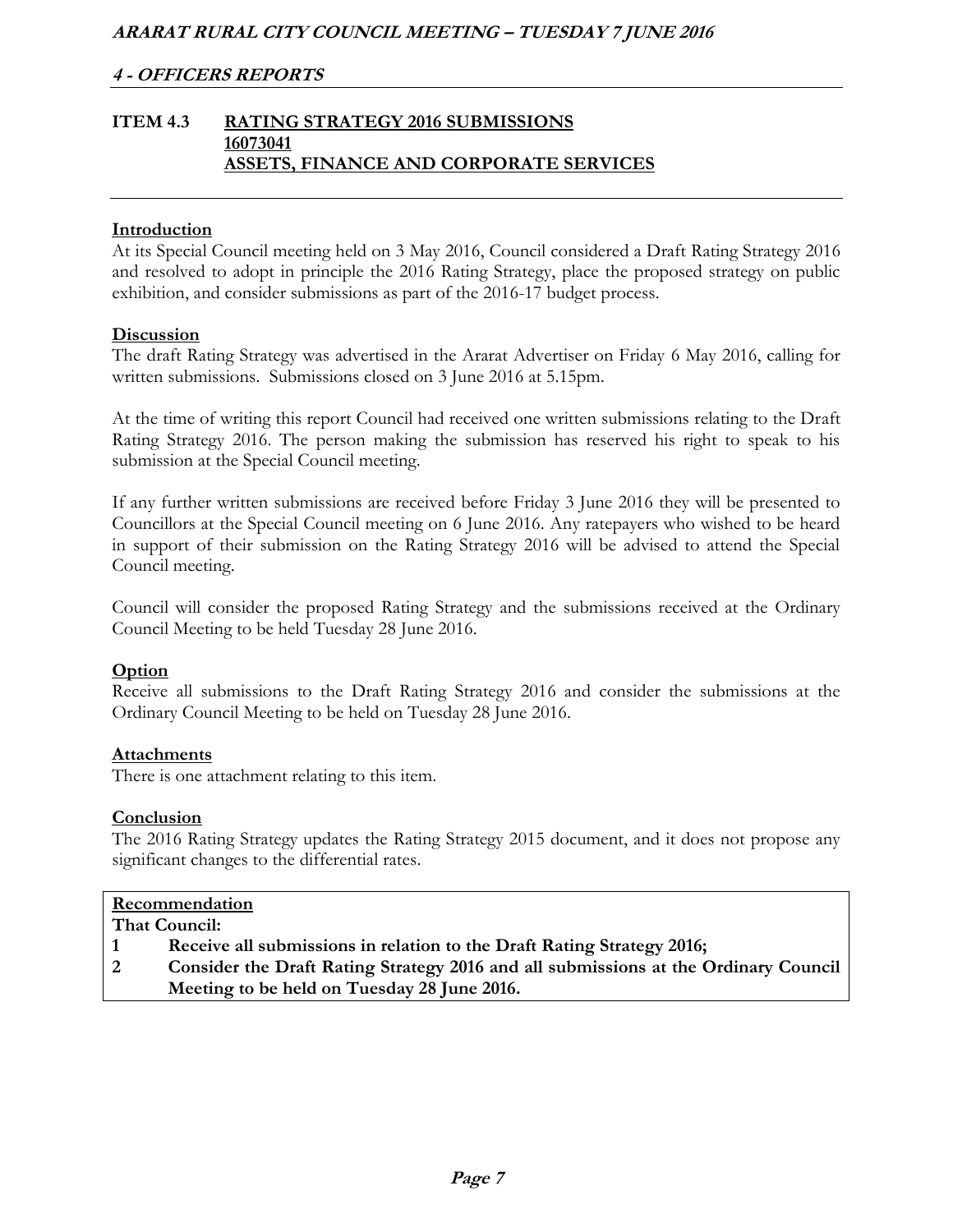### **ITEM 4.4 ARARAT OUTDOOR POOL FUNDING APPLICATION 16074209 COUNCIL SERVICES**

#### **Introduction**

The Ararat Outdoor Pool was officially opened in March by the Hon Premier Daniel Andrews. This opening signalled to all that the pool will be fully operational for the 2016/17 season. The pool will be operated by contractors UCSL as part of the full Aquatics and Fitness Centre Contract to manage Ararat Fitness Centre, the Peter O'Rorke Memorial Pool, Lake Bolac and the Willaura Memorial Pool. Expressions of Interest for the operation of the Kiosk as a café are currently open to the public and will close in June.

Prior to fully opening there are some defects in the contract work that is still being managed and a number of building requirements to be completed before the doors can be open.

In addition to this work the Ararat Outdoor Pool Committee have developed a list of items that would make further improvements to the access and amenity of the pool and are intended to increase participation. The additional items identified by the Ararat Outdoor Pool Committee total \$195,000.

The State Government Community Sports Infrastructure Fund is currently open for Expression of Interest. The Pool Committee have requested that Council make an application under the Small Aquatics category of this grant. Applications for this grant can only be made by Local Government.

The Pool Committee have \$10,000 cash to contribute to the project. They are requesting a further \$55,000 contribution from Council to be allocated in the 2017/18 financial year budget. The grant application would seek \$135,000 from the State Government.

#### **Discussion**

The total cost to date of the Ararat Outdoor Pool redevelopment is estimated at \$1,737,444 (including In-kind works). This sum is comprised of the following breakdown;

\$567,444 Ararat Rural City Council \$165,000 Community (Cash) \$450,000 Community (In-Kind) \$550,000 State Government (Includes \$200,000 Local Government Infrastructure Program Fund – this is Federal Government Grants Commission dollars allocated via the State Government to Local Government to use on infrastructure developments/renewal at Councils discretion)

Since completion of the project there are a number of contractor defects that are currently being repaired at the contractor's expense.

There are also a number of small items identified that will need to be fixed prior to the pool opening. The main cost item is treatment to the temporary path which was laid for the opening and requires additional dressing and compaction. This is estimated at \$7,000. The full list of items include: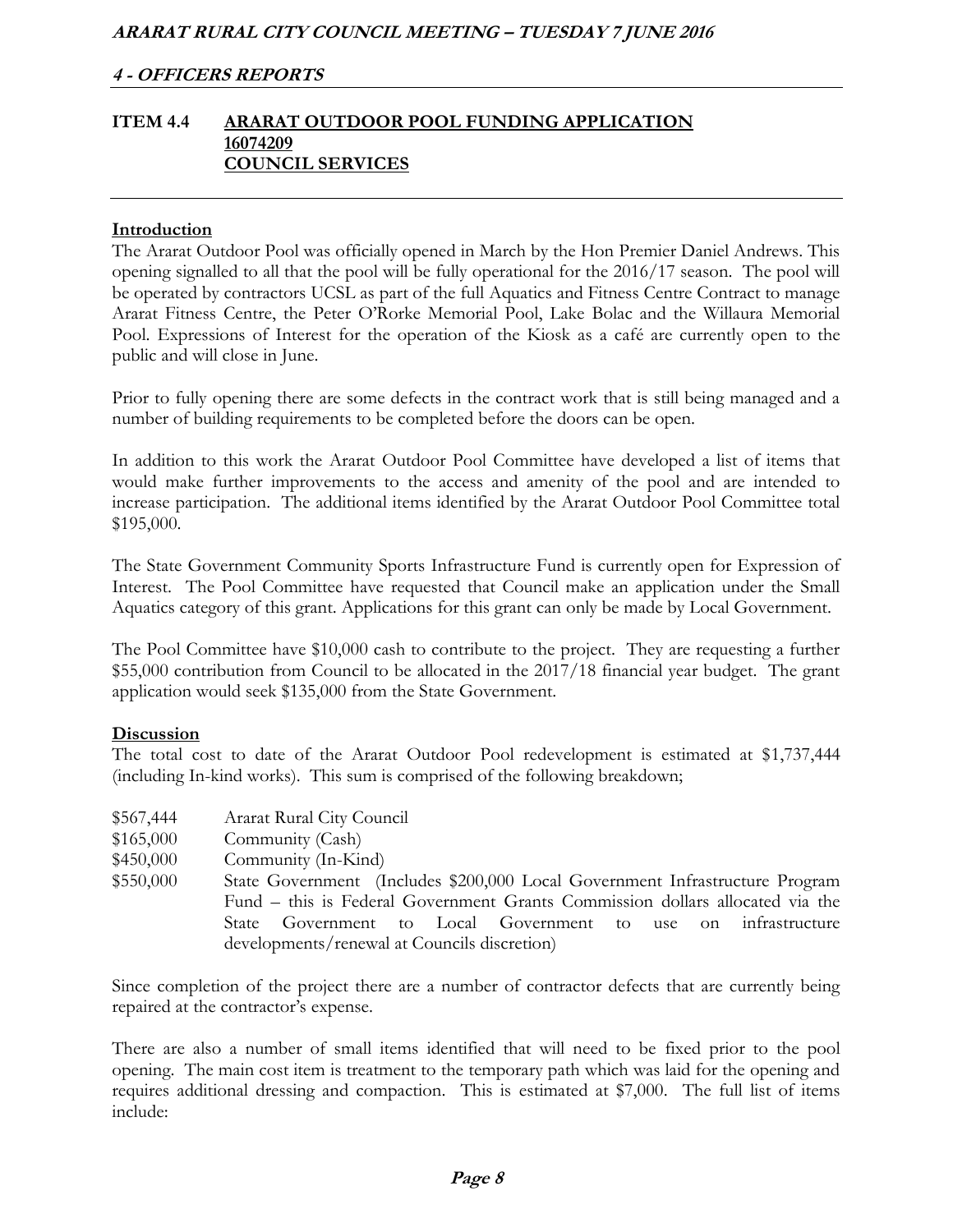# **4 - OFFICERS REPORTS**

- Additional dressing and compacting of temporary pathway laid for opening (minimum cost using gravel dressing on the path – if concrete and verges are required this will be extra)
- Fencing off of steps leading to pump area
- Fixing of trip hazards
- Removal of exit sign and fencing off old exit area
- Removal of bolts causing skin tear hazards
- Removal of disused taps
- Fencing of water mains and electrical box
- Fencing and corner treatments near pump area to prevent climbing
- Gap filling of finger entrapment hazards.

This will bring the total contribution from Council to date to \$567,444

# **Stage 2 Ararat Outdoor Pool Refurbishment**

There is additional desired work to complete the pool project. Tasks identified within Council's Civil Planning include:

- \$60,000 additional landscaping & lawn irrigation (within the Pool compound)
- \$235,000 car parking formalisation and access pathways to the pool from Alexandra Gardens.

These items are not currently in Council budget and are not eligible under the Community Sport Infrastructure Fund.

The Pool Committee has requested Council submit an Expression of Interest to Sport & Recreation Victoria for a grant of \$135,000 to be matched with \$10,000 from the Committee. They are requesting that Council contribute an additional \$55,000 as part of the grant application which will complete the project cost of \$195,000 and comply with the required guidelines of the grant of \$2 for \$1 ratio. This grant application outcome will be announced in December 2016 with funds available and the project to commence after July 2017.

The proposal from the Ararat Outdoor Pool Committee is that the following is applied for from this grant:

- Shade
- Soft fall around the water play area
- Furniture (tables and chairs)
- Heat blankets
- Synthetic Grass
- New Waterslide.

The water slide component is a new idea from the Committee. The ongoing maintenance and additional operational costs are unknown. Initial discussions with the pool operation contractors have indicated that the operation of a water slide requires direct supervision from two (depending on slide) additional staff members. This will need to be factored in to future operational costs if a water slide is installed.

Council will need to determine a position on a financial contribution to the proposal from the Pool Committee, the submission of an Expression of Interest for these items and the installation of a water slide at the Ararat Outdoor Pool site.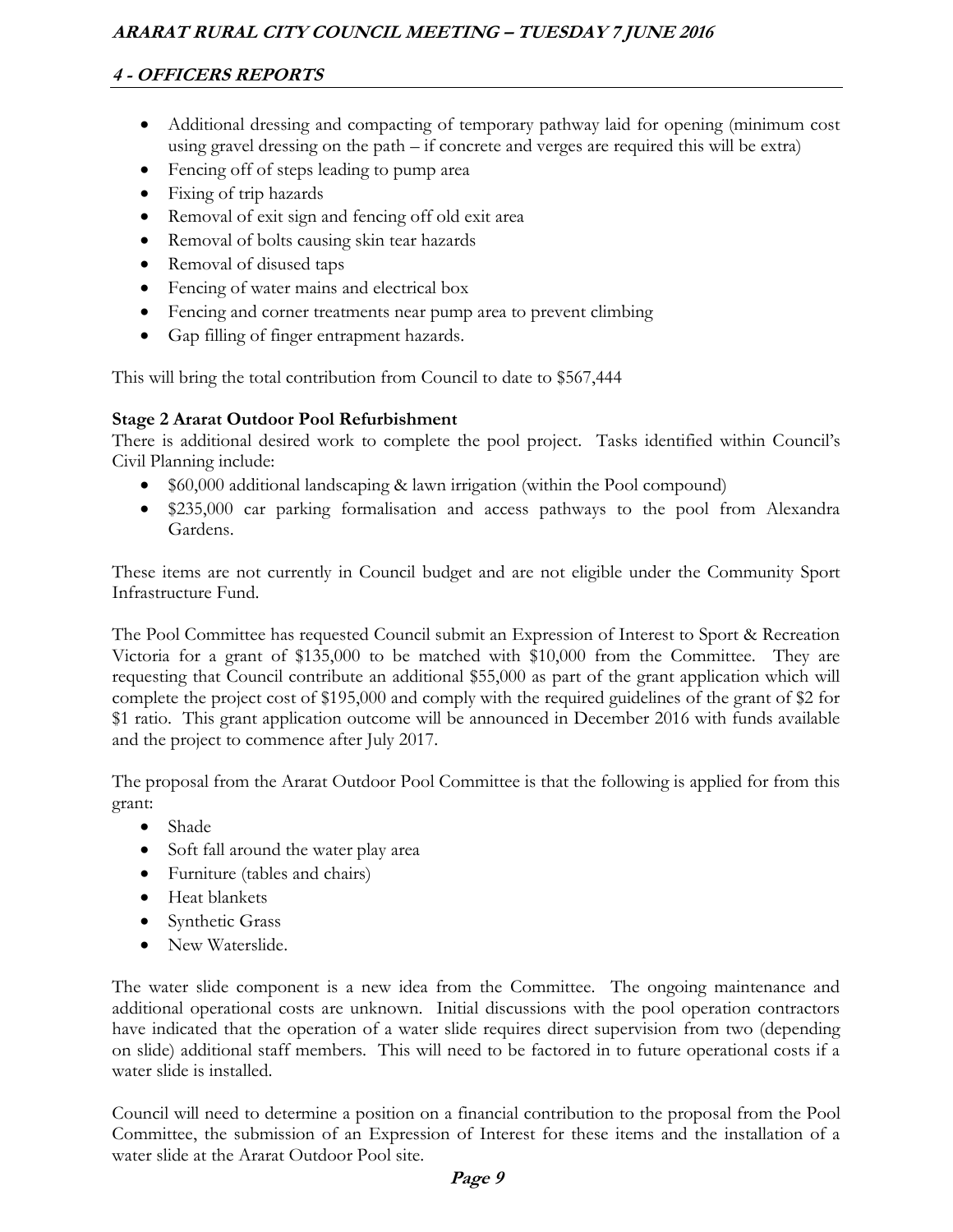#### **Future Developments at the Pool**

To assist in future development decisions at the pool site and ensure Council and the community are working together to determine priorities for expenditure and increasing participation, it is suggested that a Community Committee be developed which includes representatives from the Pool Committee and Council employees. Attached to this report is a draft terms of reference for Council consideration.

# **POTENTIAL IMPLICATIONS ARISING FROM THIS ISSUE**

#### **Council plan reference**

1.4 Participation in diverse sport, recreation and leisure activities.

#### **Officer's Declaration of Interest**

Under Section 80C of the *Local Government Act 1989* officers providing advice to Council must disclose any interests, including the type of interest.

No person involved in the preparation of this report has a direct or indirect interest requiring disclosure.

#### **Financial and resource implications**

A grant application will commit Council to additional expenditure of \$55,000 in the 2017/18 budget.

The installation of a water slide will incur additional maintenance and operational costs which are yet to be quantified. Annual maintenance of infrastructure is generally costed at 5% of the initial outlay price which would suggest \$1,750 dollars per annum would be required to maintain the asset.

#### **Risk implications**

The proposed works may assist in increasing participation at the Ararat Outdoor Pool therefore decreasing some of the investment risk attached to the overall project.

The additional costs and potential risks associated with the water slide are unknown.

#### **Statutory Implications**

None identified.

#### **Community Implications**

It is unclear how the wider community will respond to an additional investment from Council into the Ararat Outdoor Pool. Any investment comes at an opportunity cost to other projects and community assets.

#### **Environmental Implications**

None identified.

#### **Internal/external consultation**

External consultation has occurred with the Ararat Outdoor Pool Committee representatives only.

There has been limited internal and external consultation regarding a water slide at the pool, its design and location.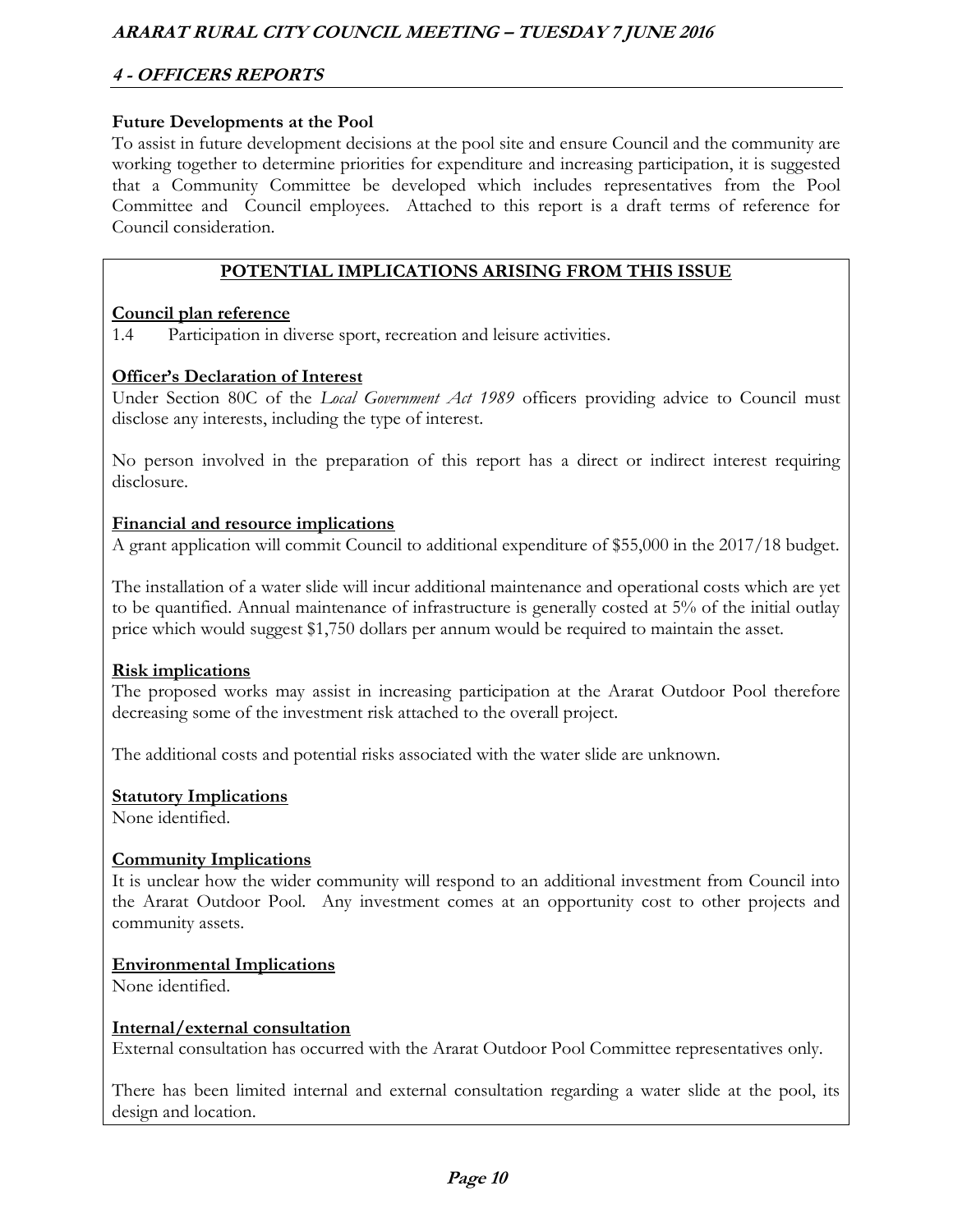# **Options**

Council could:

1 Approve the installation of a water slide at the Ararat Outdoor Pool site as proposed by the Ararat Outdoor Pool Committee and include in the Expression of Interest under the Community Sporting Infrastructure Fund.

or

- 2 Not approve the installation of a water slide at the Ararat Outdoor Pool site and exclude the cost from the Expression of Interest under the Community Sporting Infrastructure Fund.
- 3 Agree to contribute \$55,000 in the 2017/18 budget for the work proposed by the Ararat Pool Committee including shade, soft fall, furniture and heat blankets.
- 4 Agree to submit an Expression of Interest under the Community Sporting Infrastructure Fund for the work proposed by the Ararat Outdoor Pool Committee for the total project cost of \$195,000

or

- 5 Not agree to contribute \$55,000 in the 2017/2018 budget for the work proposed by the Ararat Outdoor Pool Committee including shade, soft fall, furniture and heat blankets.
- 6 Agree to formalise the Ararat Outdoor Pool Community Committee by accepting the draft Terms of Reference.

or

7 Not formalise an Ararat Outdoor Pool Community Committee.

and

8 Council adopts a position to proceed with the Expression of Interest application and acknowledge and accept the offer of \$10,000 contribution towards the Expression of Interest from the Ararat Outdoor Pool Committee.

# **Attachments**

Attached is a draft Terms of Reference for the Ararat Outdoor Pool Community Committee as discussed in this report.

# **Conclusion**

Compulsory works required to be completed by Council prior to opening the Ararat Outdoor Pool for the 2016/2017 season are estimated at \$7,000.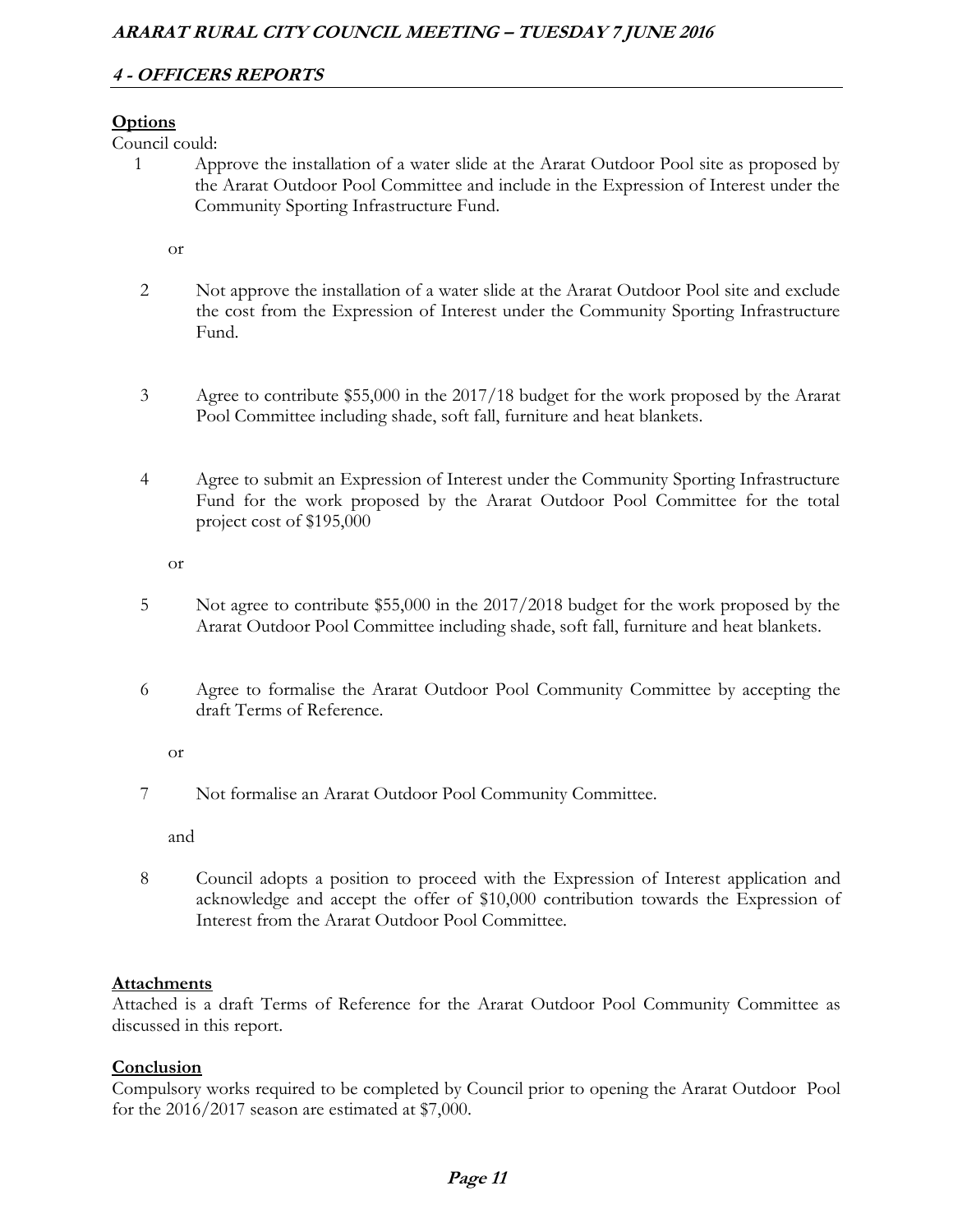There are a number of other items that are desirable to do in order to make the area more accessible and improve the amenity but are not compulsory. The Ararat Outdoor Pool Committee are seeking the support of Council to commit \$55,000 from the 2017/2018 budget to submit an Expression of Interest under the Community Sporting Infrastructure Fund.

#### **Recommendation That: 1 Council adopts a position on the request from the Ararat Outdoor Pool Committee for Council to contribute \$55,000 to the next stage of the Ararat Outdoor Pool Development; 2 Council adopts a position on submitting an Expression of Interest to the Community Sporting Infrastructure Fund for the project proposed by the Ararat Outdoor Pool Committee including shade, soft fall, furniture, synthetic grass, heating blankets and waterslide; 3 Council develops a Community Committee known as the Ararat Outdoor Pool Community Committee operating under a Terms of Reference; and 4 If Council adopts a position to proceed with the Expression of Interest application, that Council acknowledge and accept the offer of a \$10,000 contribution towards the Expression of Interest from the Ararat Outdoor Pool Committee.**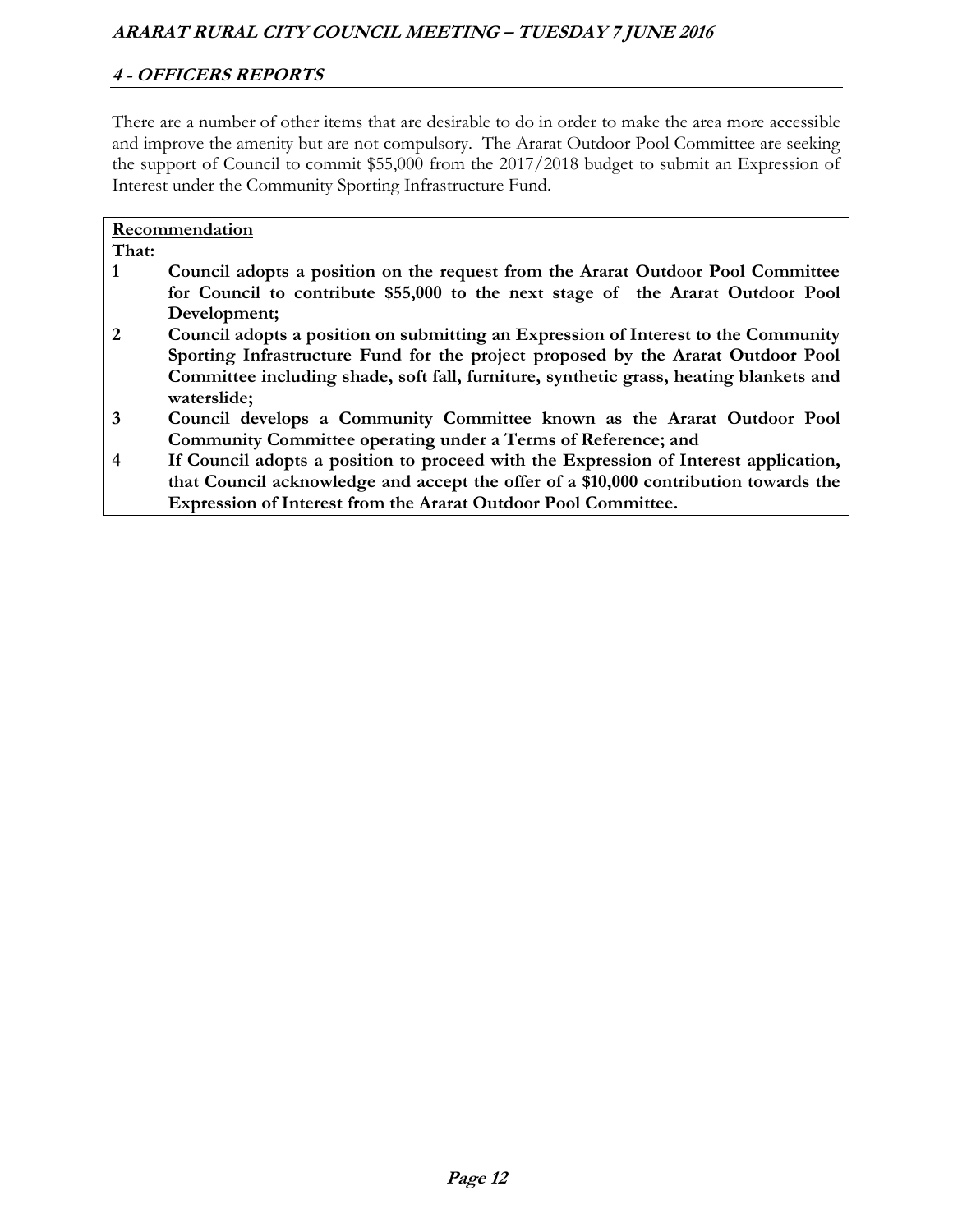#### **ITEM 4.5 SECTION 86 COMMITTEES OF MANAGEMENT BANK ACCOUNTS 16073961 ASSETS, FINANCE AND CORPORATE SERVICES**

#### **Introduction**

Council may establish a Section 86 Committee and, via an instrument of delegation, delegate any of its functions, duties or powers to that Committee under the Local Government Act.

#### **Discussion**

At the Council meeting held 17 May 2016, Council resolved to sign and seal instruments of delegation to the following Section 86 Committees of Management:

- Alexandra Hall Committee of Management;
- Buangor Community Sports Centre Committee (Including Cobb & Co Building);
- Elmhurst Public Hall Committee;
- Lake Bolac Complex Committee;
- Lake Bolac Memorial Hall Committee;
- Maroona Recreation Reserve Committee;
- Mininera Recreation Reserve Committee;
- Moyston Public Hall Committee;
- Pomonal Hall and Reserve Committee;
- Streatham Memorial Hall Committee;
- Tatyoon Hall and Recreation Reserve Committee;
- Warrak Public Hall Committee;
- Westmere Progress Association Committee;
- Wickliffe Action Group Wickliffe Common Committee;
- Wickliffe Recreation Reserve Committee;
- Willaura Golf Club Committee;
- Willaura Memorial Hall Committee;
- Willaura Recreation Reserve Committee;
- Yalla-Y-Poora Community Centre Committee

A *Section 86 Committee Governance Manual* has recently been developed that provides guidance for the application of an Instrument of Delegation, including financial management requirements.

Each Section 86 Committee of Management (Committee) is considered to be a non-profit, subentity of Council. As each of the above Committees is a sub entity of Council, it is appropriate for Council to establish a bank account and an investment account for each Committee in the name of Ararat Rural City Council, and to include each Committee's name in the title of these accounts.

Funds deposited into these accounts become Council funds, to be used to effectively manage the facility in accordance with the Instrument of Delegation and the Section 86 Committee Governance Manual.

Signatories to the above bank accounts and investment accounts could include: Director of Assets Finance and Corporate Services, (or equivalent), Manager Corporate Support (or equivalent), Accountant (or equivalent), Committee President, Committee Secretary, Committee Treasurer and another Committee member nominated by the Committee, with a requirement that any two must sign all cheques. If electronic fund transfers are required, any one of the signatories can initiate a transfer and another signatory must approve the transfer.

#### **Page 13**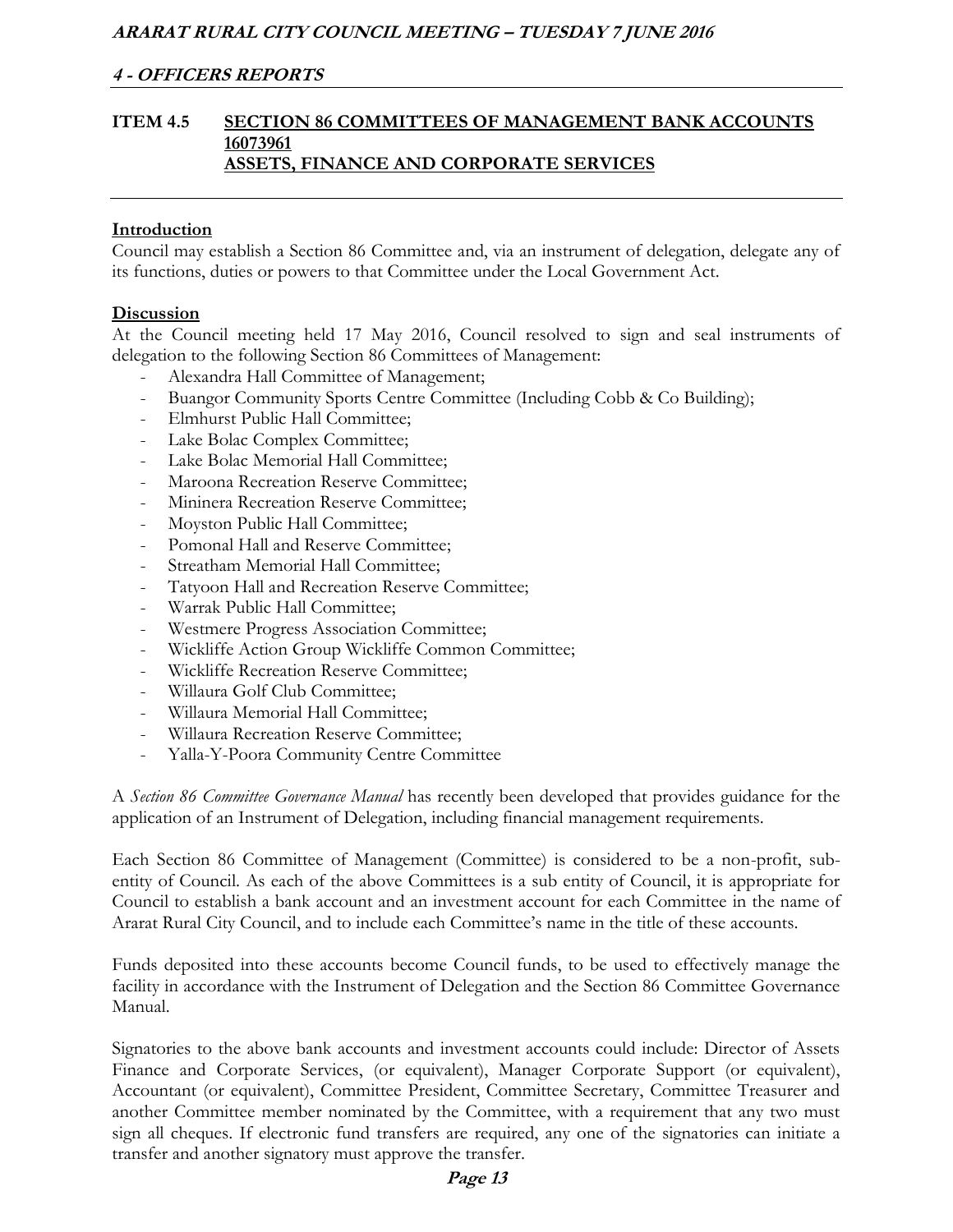# **4 - OFFICERS REPORTS**

Council officers will work with each Section 86 Committee to establish the new accounts at the Committee's preferred financial institution.

#### **POTENTIAL IMPLICATIONS ARISING FROM THIS ISSUE**

#### **Council plan reference**

- 1.1 Assist communities to develop and prosper
- 5.1 Good governance through leadership

#### **Officer's Declaration of Interest**

Under Section 80C of the *Local Government Act 1989* officers providing advice to Council must disclose any interests, including the type of interest.

No person involved in the preparation of this report has a direct or indirect interest requiring disclosure.

#### **Financial and resource implications**

Creating a Council bank account will allow Council and the Section 86 Committee to comply with the Australian Accounting Standards, the accounting requirements of the Local Government Act 1989 and the Local Government (Planning and Reporting) Regulations 2014.

Human Resources will be required to work with each Committee to determine the Committee's preferred financial institution.

#### **Risk implications**

Risk is reduced by ensuring a sound financial management framework is in place.

#### **Statutory Implications**

Council is required to manage resources in a responsible and accountable manner.

#### **Community Implications**

It is anticipated that having a Council bank account will not affect the operations of the Section 86 Committees. The Council bank account may be required to pay higher bank fees than what the Committee may have been paying, depending on the current banking arrangements for each Committee.

#### **Environmental Implications**

None identified.

#### **Internal/external consultation**

Officers from various departments including assets, risk, community, financial and human resources have worked collectively as part of the Section 86 Governance Framework Project Control Group.

#### **Options**

Council could:

- 1 Establish new Council bank accounts, and new investment accounts if necessary, in the name of Ararat Rural City Council with the Committee's name in the account title, at the Committee's preferred financial institution.
- 2 Not establish new Council bank accounts and new investment accounts for each Committee.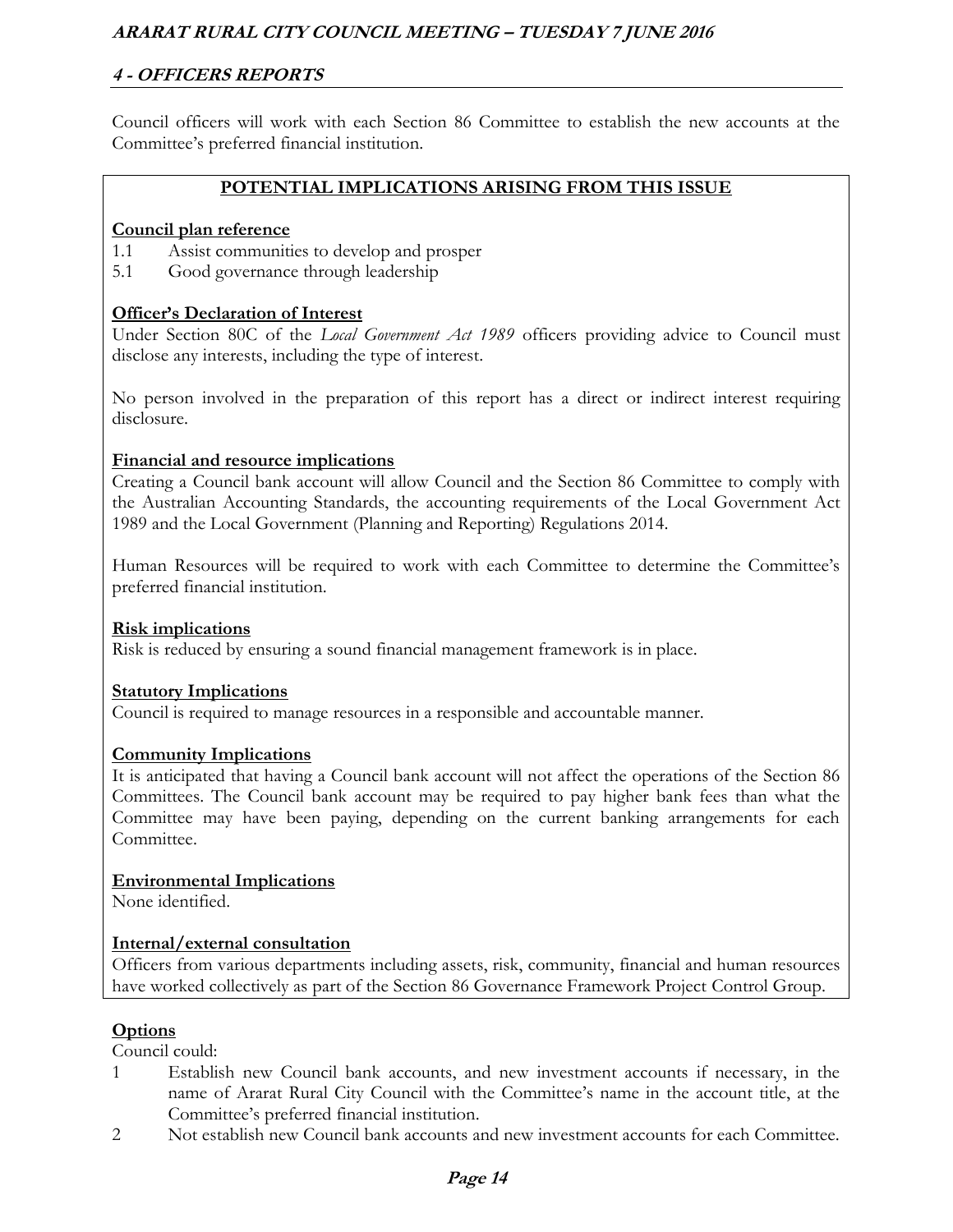#### **Attachments**

There are no attachments relating to this item.

#### **Conclusion**

Section 86 Committees are essentially a non-profit sub entity of Council. Council delegates its functions, duties or powers under the Local Government Act to that Committee under an Instrument of Delegation. As each Committee is a sub entity of Council, it is appropriate to establish new Council bank accounts at the Committee's preferred financial institution.

#### **Recommendation**

#### **That:**

- **1 Council consider all Section 86 Committees of Management to be non-profit subentities of Council;**
- **2 Council creates new Council bank accounts and investment accounts, if required, for the listed Section 86 Committees of Management:** 
	- **Ararat Rural City Council Alexandra Hall Committee of Management;**
	- **Ararat Rural City Council Buangor Community Sports Centre Committee;**
	- **Ararat Rural City Council Elmhurst Public Hall Committee;**
	- **Ararat Rural City Council Lake Bolac Complex Committee;**
	- **Ararat Rural City Council Lake Bolac Memorial Hall Committee;**
	- **Ararat Rural City Council Maroona Recreation Reserve Committee;**
	- **Ararat Rural City Council Mininera Recreation Reserve Committee;**
	- **Ararat Rural City Council Moyston Public Hall Committee;**
	- **Ararat Rural City Council Pomonal Hall and Reserve Committee;**
	- **Ararat Rural City Council Streatham Memorial Hall Committee;**
	- **Ararat Rural City Council Tatyoon Hall and Recreation Reserve Committee;**
	- **Ararat Rural City Council Warrak Public Hall Committee;**
	- **Ararat Rural City Council Westmere Progress Association Committee;**
	- **Ararat Rural City Council Wickliffe Action Group Wickliffe Common Committee;**
	- **Ararat Rural City Council Wickliffe Recreation Reserve Committee;**
	- **Ararat Rural City Council Willaura Golf Club Committee;**
	- **Ararat Rural City Council Willaura Memorial Hall Committee;**
	- **Ararat Rural City Council Willaura Recreation Reserve Committee;**
	- **Ararat Rural City Council Yalla-Y-Poora Community Centre Committee;**
- **3 The signatories to the new bank accounts be:**

 **- Ararat Rural City Council Director of Assets, Finance and Corporate Services (or equivalent);** 

- **Ararat Rural City Council Manager Corporate Support (or equivalent)**
- **Ararat Rural City Council Accountant (or equivalent)**
- **The President of the Section 86 Committee of Management**
- **The Secretary of the Section 86 Committee of Management**
- **The Treasurer of the Section 86 Committee of Management**
- **One other Committee Member, where nominated by the Section 86 Committee of Management;**
- **4 Two signatories be required to sign all cheques; and**
- **5 Two signatories be involved when electronically transferring funds; with one signatory initiating the transfer and a second signatory authorising the transfer.**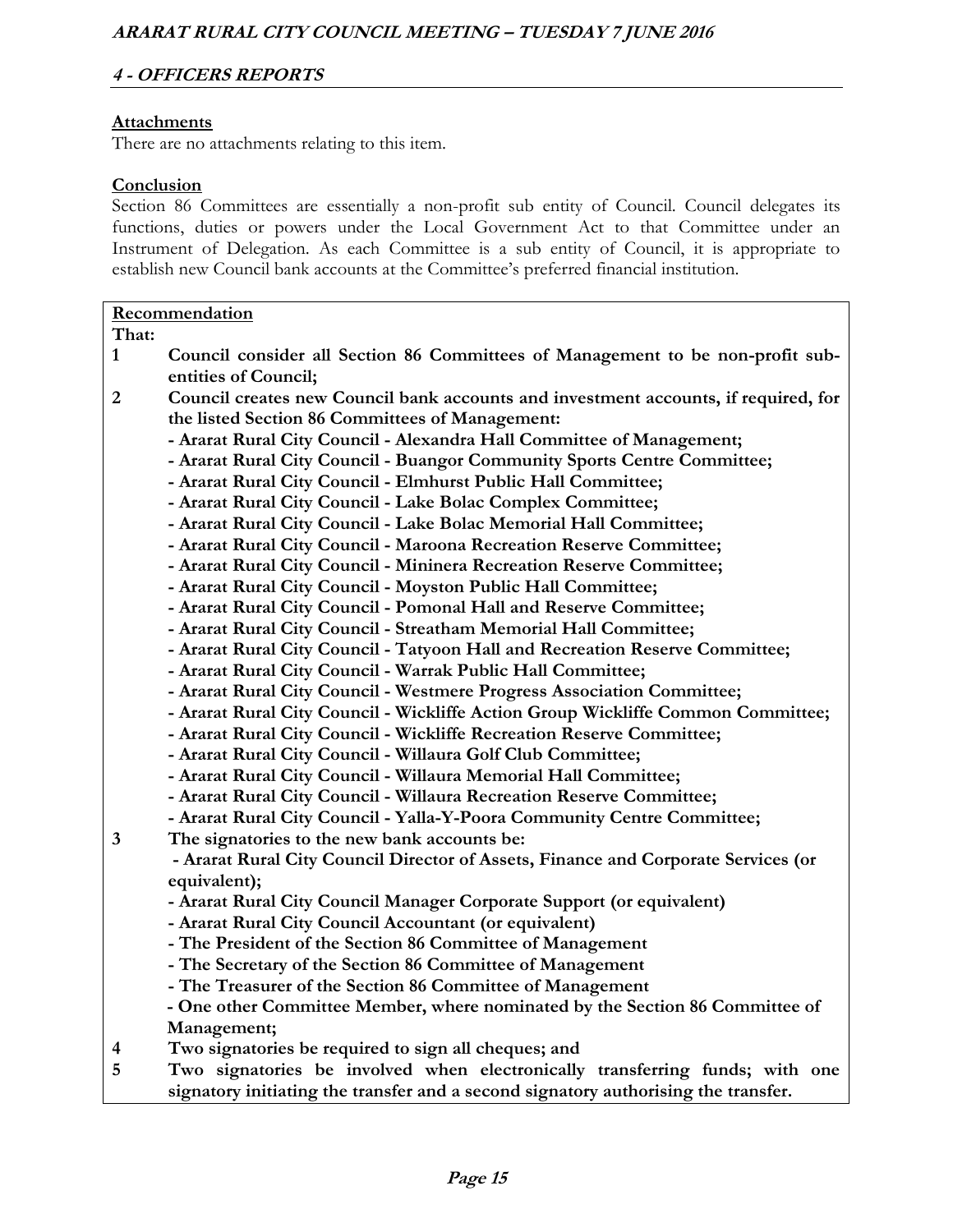#### **ITEM 4.6 GORDON STREET OVAL 16073711 ASSETS, FINANCE & CORPORATE SERVICES**

#### **Introduction**

At the Council meeting held 21 August 2012 Council considered a letter from the Department of Education and Early Childhood Development, advising that the Gordon Street Oval (previously known as the Ararat Technical School Oval) had recently been declared surplus to the Department's requirements, and was offered for sale at full valuation (as per the then State Policy). At that meeting Council resolved to request a meeting with the Premier of Victoria to discuss the future of the Gordon Street Oval, and to forward a copy of the letter to local Members of Parliament.

Subsequently Council had a number of political discussions around the issue of Gordon Street, and consequentially received an election commitment from the then State Government (now in opposition) that if re-elected they would support Council gaining ownership of the area for community purposes at a significantly reduced figure. This commitment of course lapsed, as they were not returned to government at the election.

Since then, the now State Government have changed the Policy related to disposal of surplus Crown Land to allow for a lower sale price, where entities like Councils are purchasing land like this for community purposes. As a result of further discussions with State Government Officers over the last 12 months, we have now received an email from the State Government, dated 17 May 2016, advising us that the land has again been declared surplus to requirements, and is currently being prepared for sale.

#### **Discussion**

The site comprises an area of approximately 5.265 ha, known as Crown Allotment 1, Section 81A, Parish and Township of Ararat and is currently zoned Public Park and Recreation (PPRZ).

The facility is currently used for recreation pursuits with Council maintaining the oval's surface. The Gordon Street Oval has existing buildings which carry some financial liabilities associated with ongoing maintenance, operational costs and community expectations of capital improvement. The oval has lights for night training, as well as recycled water to keep the playing surface green during summer. Around 30% of this land (fronting McGibbony St East) also has long term potential as additional industrial sites as part of the current Gordon Street industrial area.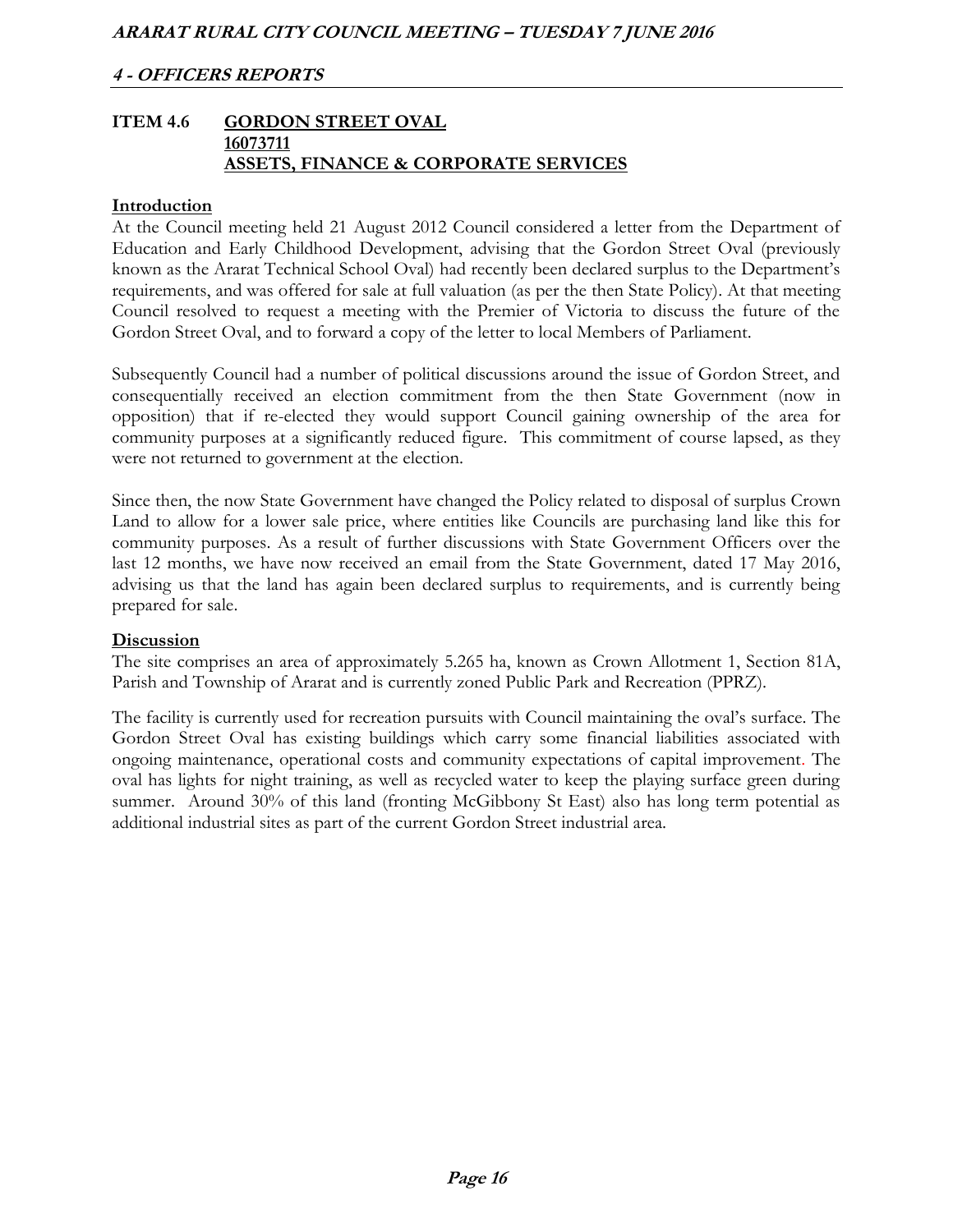

In the past, the *Gordon Street Recreation Facilities User Group Inc.* managed the property, although all income and expenses were recorded by Council. Other User Groups included: Bombers Under 13 Football Club, Grampians Hockey Association, St. Andrews Cricket Club and the Ararat Eagles Football Club. The Australian Securities & Investments Commission's website indicates the incorporated body was deregistered on 2 October 2008.

There has been no income received since August 2006, when Moyston-Willaura Football Club used the oval for training.

Current users of the Oval include:

- St. Andrews Cricket Club and the Chalambar Cricket Club, during cricket season
- Ararat Football Club, when Alexandra Oval was too wet for training
- Hockey training (winter)
- School athletics (summer weekdays)
- The general public (casual use all year round)

Potential future users of the Oval and its immediate surrounds include:

- Ararat Little Athletics Club
- Marcus Cooper running stable
- Grampians Giants and Ararat Storm (Girls) Football Club
- Other clubs that are currently using Alexandra Oval, as this facility is approximately 10% over its recommended 80 hours of use per month.

Council, along with all other State and Commonwealth agencies, have until 16 July 2016 to submit an Expression of Interest to purchase the property for a public or community purpose, prior to it being offered for sale to the public.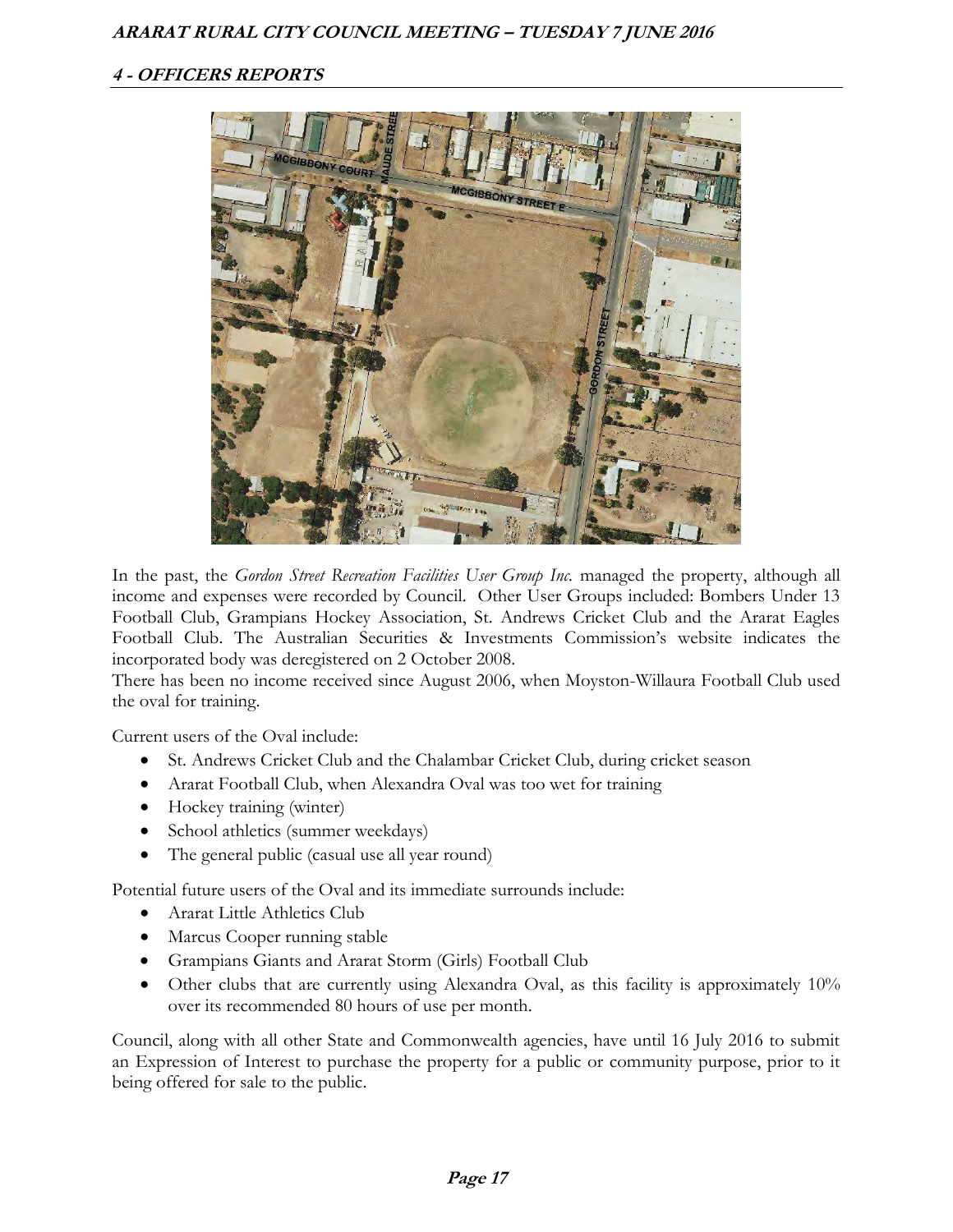Council officers have contacted their counterparts in the Department of Education and Training (Department) who advised the property will be valued by the Valuer-General for sale purposes. The estimated market value in 2012 was \$300,000. The Department advised the new Victorian Government Landholding Policy and Guidelines, issued in 2015, enables the landholding Minister to approve the sale of land for a community purpose at a price less than the current market value (as determined by the Valuer-General Victoria).

If Council submits an expression of interest in this land, Council then has the opportunity to further explore the benefits of purchasing this land to preserve its community use. During the timeframe available and subject to acquisition cost of the land, the viability of the acquisition can be more accurately gauged prior to the final decision. The Recreation Facilities Study currently being undertaken will also provide information regarding the Community's need for the facility.

#### **POTENTIAL IMPLICATIONS ARISING FROM THIS ISSUE**

#### **Council plan reference**

- 1.1 Assist communities the develop and prosper
- 1.4 Participation in diverse sport, recreation and leisure activities
- 1.5 Ararat Active Strategy
- 4.5 Long term asset management

#### **Officer's Declaration of Interest**

Under Section 80C of the *Local Government Act 1989* officers providing advice to Council must disclose any interests, including the type of interest.

No person involved in the preparation of this report has a direct or indirect interest requiring disclosure.

#### **Financial and resource implications**

Council already maintains the oval to a basic standard, with the current budget allowing for \$15,000 expenditure, but no income from user groups. The proposed budget for 2016/17 does not allow for the initial purchase price, nor does it allow for any funds to improve the oval or the associated buildings. The initial purchase price could be funded from the Building Capital Works Reserve but cost savings will be required to fund additional operating costs and any building maintenance or improvements. The current use of the land suggests a limited amount of income may be generated from clubs and other organisations that use the facilities.

#### **Risk implications**

Purchasing the property will add to Council's asset base in a "rate capped" environment and the asset renewal gap. Council would assume full responsibility for the entire land and therefore could plan for future recreational needs with certainty.

#### **Statutory Implications**

In accordance with Section 3C of the Local Government Act 1989, the primary objective of a Council is to endeavour to achieve the best outcomes for the local community having regard to the long term and cumulative effects of decisions.